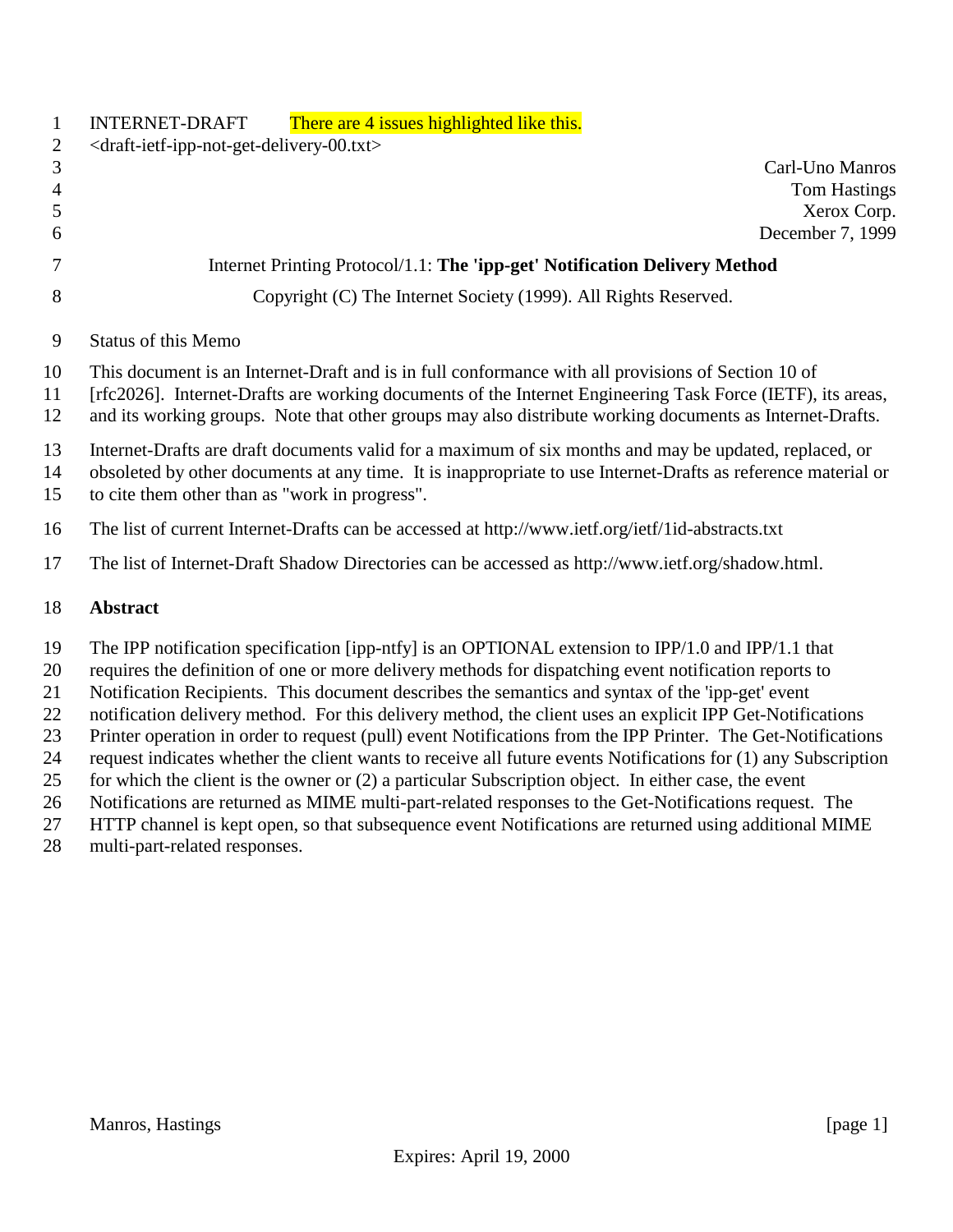- The full set of IPP documents includes:
- Design Goals for an Internet Printing Protocol [RFC2567]
- Rationale for the Structure and Model and Protocol for the Internet Printing Protocol [RFC2568]
- Internet Printing Protocol/1.1: Model and Semantics [ipp-mod]
- Internet Printing Protocol/1.1: Encoding and Transport [ipp-pro]
- Internet Printing Protocol/1.1: Implementer's Guide [ipp-iig]
- Mapping between LPD and IPP Protocols [RFC2569]
- Internet Printing Protocol/1.0 & 1.1: Event Notification Specification [ipp-ntfy]
- 
- The "Design Goals for an Internet Printing Protocol" document takes a broad look at distributed printing
- functionality, and it enumerates real-life scenarios that help to clarify the features that need to be included
- in a printing protocol for the Internet. It identifies requirements for three types of users: end users,
- operators, and administrators. It calls out a subset of end user requirements that are satisfied in IPP/1.0. A few OPTIONAL operator operations have been added to IPP/1.1.
- The "Rationale for the Structure and Model and Protocol for the Internet Printing Protocol" document
- describes IPP from a high level view, defines a roadmap for the various documents that form the suite of
- IPP specification documents, and gives background and rationale for the IETF working group's major
- decisions.
- The "Internet Printing Protocol/1.1: Model and Semantics" document describes a simplified model with
- abstract objects, their attributes, and their operations that are independent of encoding and transport. It
- introduces a Printer and a Job object. The Job object optionally supports multiple documents per Job. It
- also addresses security, internationalization, and directory issues.
- The "Internet Printing Protocol/1.1: Encoding and Transport" document is a formal mapping of the abstract
- operations and attributes defined in the model document onto HTTP/1.1 [RFC2616]. It defines the
- encoding rules for a new Internet MIME media type called "application/ipp". This document also defines
- the rules for transporting over HTTP a message body whose Content-Type is "application/ipp". This
- document defines a new scheme named 'ipp' for identifying IPP printers and jobs.
- The "Internet Printing Protocol/1.1: Implementer's Guide" document gives insight and advice to
- implementers of IPP clients and IPP objects. It is intended to help them understand IPP/1.1 and some of the
- considerations that may assist them in the design of their client and/or IPP object implementations. For
- example, a typical order of processing requests is given, including error checking. Motivation for some of
- the specification decisions is also included.
- The "Mapping between LPD and IPP Protocols" document gives some advice to implementers of gateways between IPP and LPD (Line Printer Daemon) implementations.
- The "Event Notification Specification" document defines OPTIONAL operations that allow a client to
- subscribe to printing related events. Subscriptions include "Per-Job subscriptions" and "Per-Printer
- subscriptions". Subscriptions are modeled as Subscription objects. Four other operations are defined for
- subscription objects: get attributes, get subscriptions, renew a subscription, and cancel a subscription.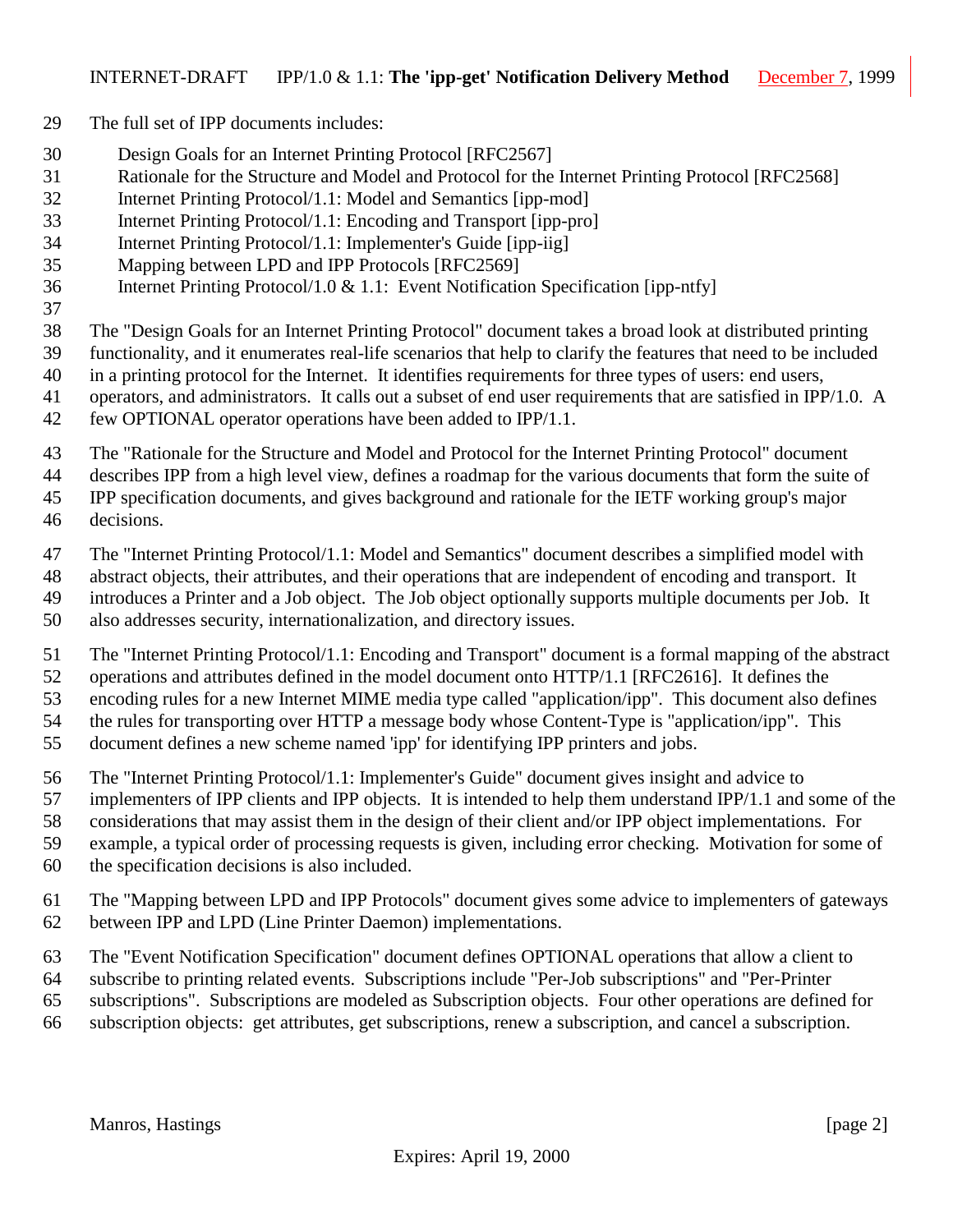| 67             |                |                          |  |
|----------------|----------------|--------------------------|--|
| 68             |                | <b>Table of Contents</b> |  |
| 69             | $\mathbf{1}$   |                          |  |
| 70             | 2              |                          |  |
| 71             | 3              |                          |  |
| 72<br>73<br>74 | $\overline{4}$ | 4.2.                     |  |
| 75             | 5              |                          |  |
| 76             | 6              |                          |  |
| 77             | $\tau$         |                          |  |
| 78             | 8              |                          |  |
| 79             | 9              |                          |  |
| 80             | 10             |                          |  |
| 81<br>82       | 11             |                          |  |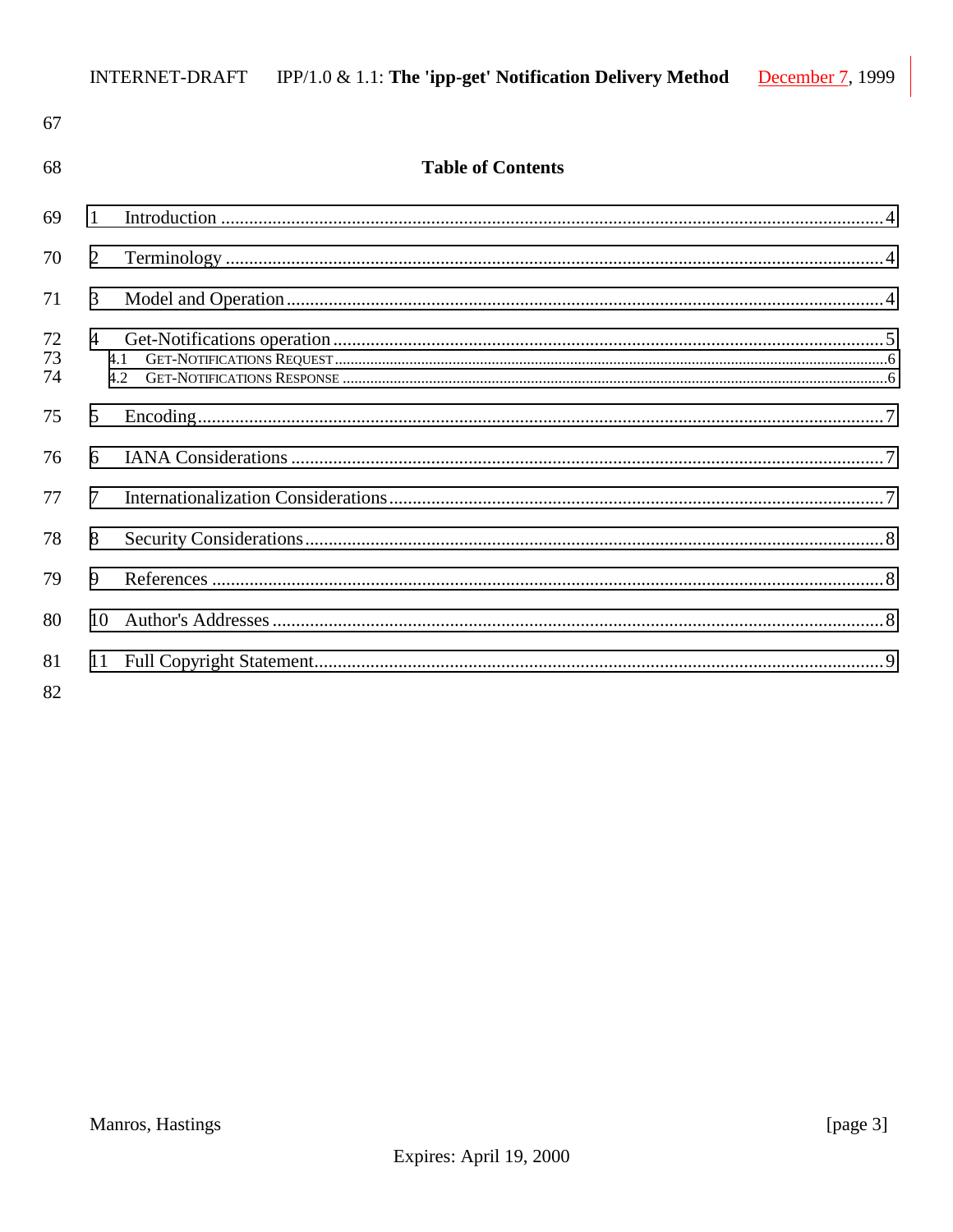<span id="page-3-0"></span>

### **1 Introduction**

 IPP printers that support the OPTIONAL IPP notification extension [ipp-ntfy] either a) accept, store, and use notification subscriptions to generate notification reports and implement one or more delivery methods for notifying interested parties, or b) support a subset of these tasks and farm out the remaining tasks to a Notification Delivery Service. The 'ipp-get' event notification delivery method specified in this document defines a Get-Notifications operation that may be used in a variety of notification scenarios. Its primary intended use is for clients that want to be Notification Recipients to explicitly request (pull) event Notifications from the IPP Printer upon request. However, the Get-Notifications operation may also be used by Notification Delivery Services to request (pull) event Notifications from an IPP Printer for subsequent distribution to the Ultimate Notification Recipients. The HTTP channel is kept open, so that

subsequence event Notifications are returned using additional MIME multi-part-related responses.

# **2 Terminology**

This section defines the following additional terms that are used throughout this document:

- REQUIRED: if an implementation supports the extensions described in this document, it MUST support a REQUIRED feature.
- OPTIONAL: if an implementation supports the extensions described in this document, it MAY support 100 an OPTIONAL feature.
- Notification Recipient See [ipp-ntfy]
- Subscription object See [ipp-ntfy]
- Ultimate Notification Recipient See [ipp-ntfy]

## **3 Model and Operation**

- In the IPP Notification Model [ipp-ntfy], one or more Per-Job Subscriptions can be supplied in the Job
- Creation operation or OPTIONALLY as subsequent Create-Job-Subscription operations; one Per-Printer
- Subscription can be supplied in the Create-Printer operation. The client that creates these Subscription
- objects becomes the owner of the Subscription object.
- When creating each Subscription object, the client supplies the "notify-recipient" (uri) attribute. The
- "notify-recipient" attribute specifies both a single Notification Recipient that is to receive the Notifications
- when subsequent events occur and the method for notification delivery that the IPP Printer is to use. For
- the Notification delivery method defined in this document, the notification method is 'ipp-get', and the
- Notification Recipient is omitted, since any client that is authenticated (1) as an operator or administrator or
- (2) as the owner of the Subscription object can initiate a Get-Notifications operation for that Subscription
- object. Thus a single user can login at different places, say his/her office, the lab, and/or several desktops in
- the same room, and receive the same event Notifications from a single Subscription object.
- For the 'ipp-get' notification delivery method defined in the document, the client who created the
- Subscription objects is also the Notification Recipient. The client issues a Get-Notifications Printer

Manros, Hastings [page 4]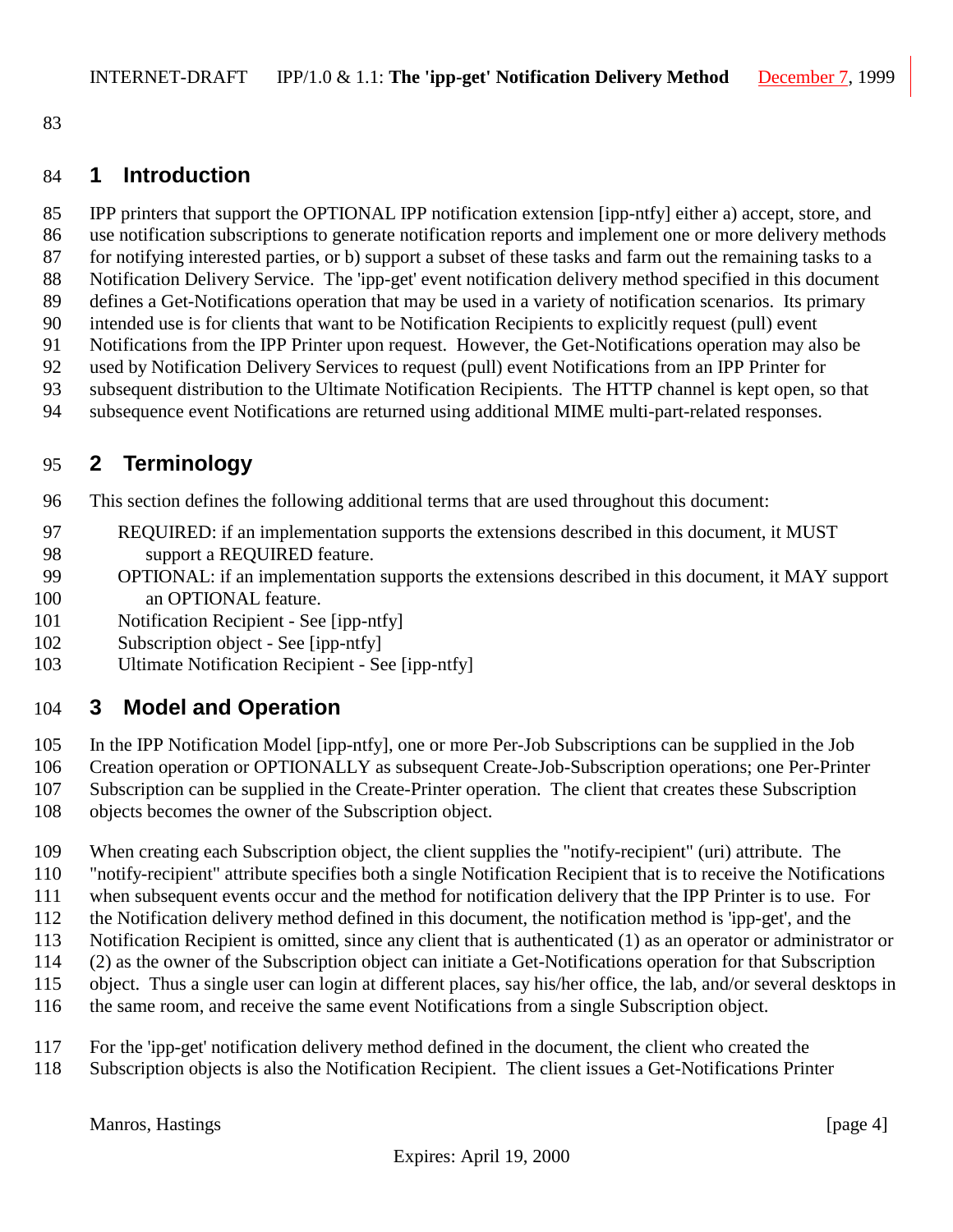- <span id="page-4-0"></span>119 operation in order to initiate the delivery of the next event Notifications that occur. The client can indicate
- 120 in the Get-Notifications request whether it wants to receive all future event Notifications for (1) any
- 121 existing or future Subscription objects for which it is the owner or (2) a particular Subscription object (for
- 122 which it MUST be the owner). In either case, the Notifications are returned as MIME multi-part-related
- 123 responses to the Get-Notifications request. The HTTP channel is kept open for an indefinite period, so that
- 124 the IPP Printer continues to return additional parts of the MIME multi-part-related responses for each event
- 125 Notification as it occurs. Either the client or the IPP Printer can disconnect the HTTP connection.
- 126 However, if the IPP Printer grants an HTTP connection it SHOULD disconnect only under unusual
- 127 circumstances.

128 ISSUE 01: Is there a limit to the number of outstanding Get-Notifications requests that an IPP Printer 129 supports? What is this number? How does it relate to the maximum number of Subscriptions? Can the 130 client determine the number?

- 131 **ISSUE 02:** Should an implementation be able to queue event Notifications, so that a client can get event
- 132 Notifications that had occurred prior to the Get-Notifications? If so, how long does the IPP Printer keep the
- 133 event Notifications before discarding them (for this delivery method only)? The lease time of the
- 134 Subscription object? If this is possible, should the subscriber get to say whether to queue or not, or is it just
- 135 baked into the implementation. If the former, does the subscriber indicate via a parameter in the
- 136 notification method URL? If the latter, how does a client discover whether event Notifications are queued
- 137 or not? Should we have two different notification methods, one the queues and one that doesn't?

# 138 **4 Get-Notifications operation**

139 This REQUIRED operation allows the client to request that future event Notifications be delivered as

- 140 MIME multi-part-related responses to this request. The client MUST be the owner of the Subscription
- 141 objects that are involved and the delivery method specified when the Subscription objects were created
- 142 MUST be 'ipp-get'. However, the client can and SHOULD issue the Get-Notifications request before
- 143 having created any Subscription objects, in order not to miss any event Notifications.
- 144 The IPP Printer MUST accept the request in any state (see [ipp-mod] "printer-state" and "printer-state-
- 145 reasons" attributes) and MUST remain in the same state with the same "printer-state-reasons".

|     | Current<br>"printer-state"                                                                               | <b>New</b><br>"printer-state"       | new "printer-<br>state-reasons"     |                                                       | IPP Printer's response status code and<br>action: |
|-----|----------------------------------------------------------------------------------------------------------|-------------------------------------|-------------------------------------|-------------------------------------------------------|---------------------------------------------------|
|     | 'idle'<br>'processing'<br>'stopped'                                                                      | 'idle'<br>'processing'<br>'stopped' | no change<br>no change<br>no change | 'successful-ok'<br>'successful-ok'<br>'successful-ok' |                                                   |
| 146 | <b>ISSUE 03: What "printer-state-reasons" might cause an error return, if any? 'paused', 'shutdown',</b> |                                     |                                     |                                                       |                                                   |

- 147 'quiescent'?
- 148 *Access Rights:* The authenticated user (see [ipp-mod] section 8.3) performing this operation must either be
- 149 the Subscription object owner (as determined when the Subscription object was created by the Job Creation
- 150 operation, Create-Job-Subscription, or Create-Printer-Subscription operations) or an operator or
- 151 administrator of the Printer object (see [ipp-mod] Sections 1 and 8.5). Otherwise, the IPP object MUST

Manros, Hastings [page 5]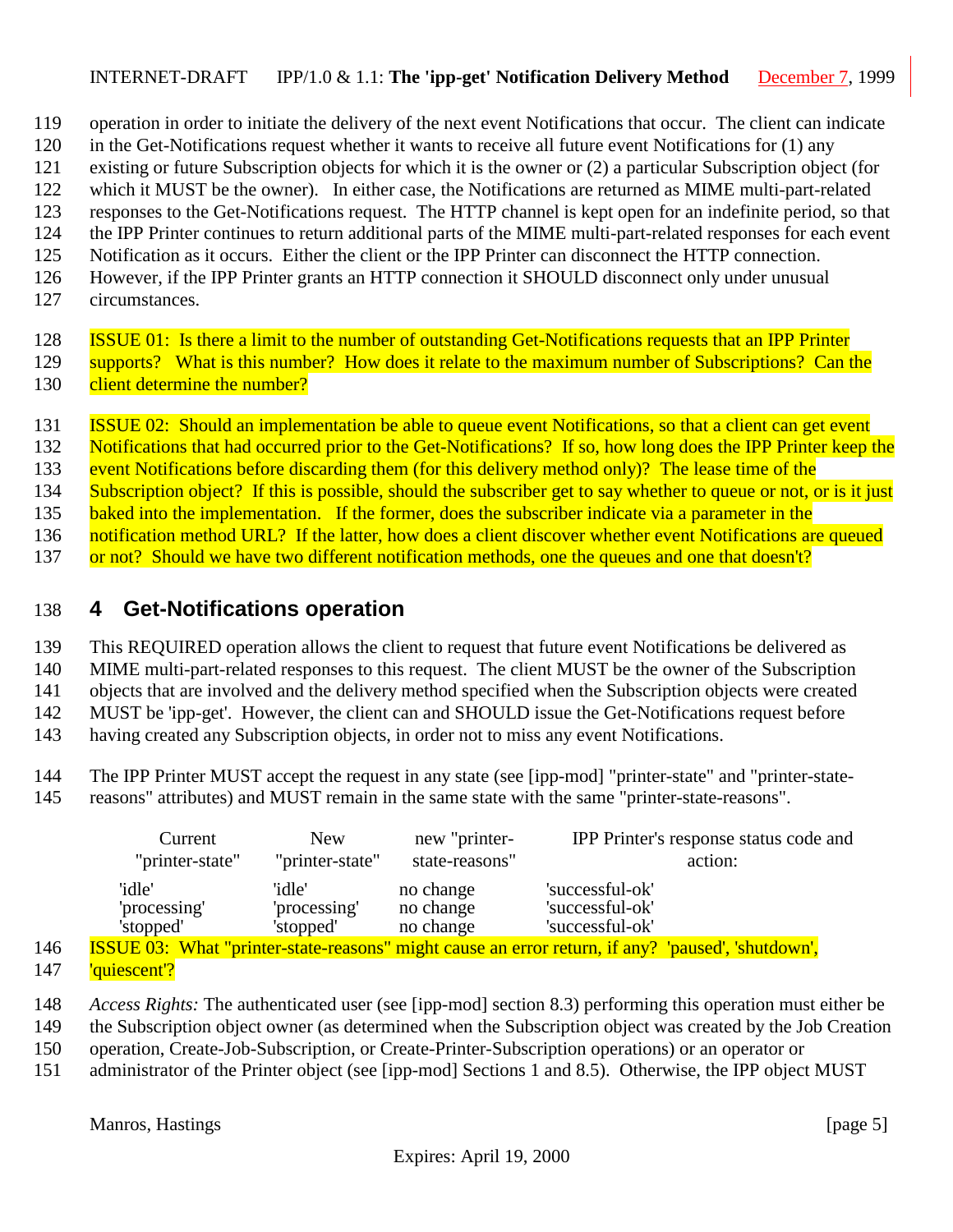- <span id="page-5-0"></span>reject the operation and return: 'client-error-forbidden', 'client-error-not-authenticated', or 'client-error-not-
- authorized' as appropriate.
- 4.1 Get-Notifications Request
- The following groups of attributes are part of the Get-Notifications Request:
- Group 1: Operation Attributes
- Natural Language and Character Set: The "attributes-charset" and "attributes-natural-language" attributes as described in [ipp-mod] section 3.1.4.1.
- 

- Target:
- The "printer-uri" (uri) operation attribute which is the target for this operation as described in [ipp-mod] section 3.1.5.
- Requesting User Name:
- The "requesting-user-name" (name(MAX)) attribute SHOULD be supplied by the client as described in [ipp-mod] section 8.3.
- "subscription-id" (integer(1:MAX)):

 The client OPTIONALLY supplies this attribute. The Printer object MUST support this attribute. It is an integer value that identifies the Subscription object for which event Notifications are being requested. If the client supplies this attribute, but the Subscription object is not found, the IPP Printer MUST return the 'client-error-not-found' status code. If the client does not supply this attribute, then the IPP Printer returns event Notifications for all Subscription objects for which the client is the owner and the "notify-recipients" attribute is 'ipp-get'. It is not an error if there are currently no Subscription objects for this client; the client can create Subscription objects later that will start returning event Notifications as responses to this operation.

4.2 Get-Notifications Response

 The Printer object returns either an immediate error response or a successful response with status code: 'successful-ok' when the first event occurs, i.e., when the Printer delivers the first event Notification.

Group 1: Operation Attributes

Status Message:

- In addition to the REQUIRED status code returned in every response, the response OPTIONALLY includes a "status-message" (text(255)) and/or a "detailed-status-message" (text(MAX)) operation attribute as described in [ipp-mod] sections 13 and 3.1.6.
- 
- Natural Language and Character Set:
- The "attributes-charset" and "attributes-natural-language" attributes as described in [ipp-mod] section 3.1.4.2.

Manros, Hastings [page 6]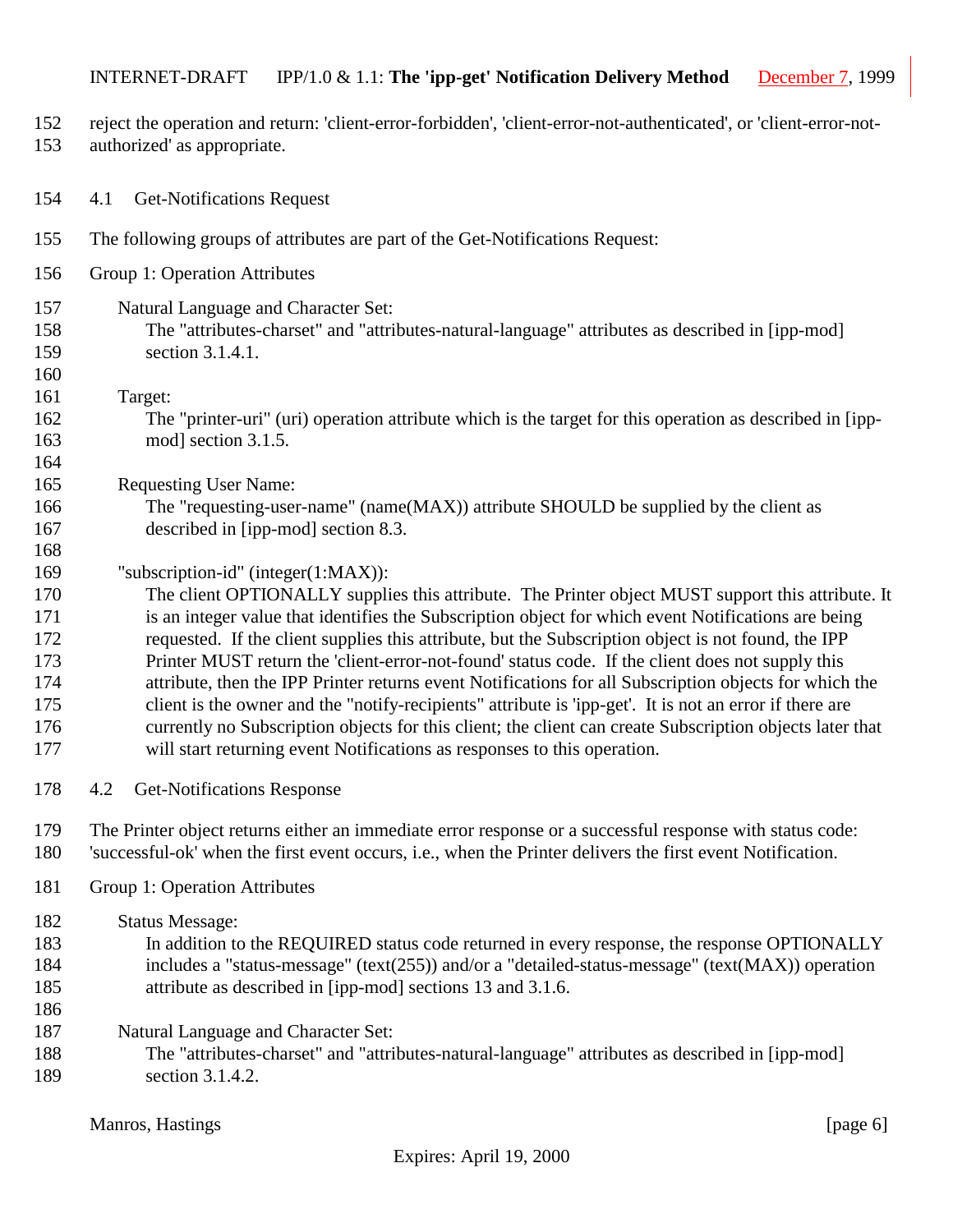<span id="page-6-0"></span>

| 190<br>191                             | Group 2: Unsupported Attributes                                                                                                                                                                                                                                                                                                                                                                                                                                                                                                                                                               |
|----------------------------------------|-----------------------------------------------------------------------------------------------------------------------------------------------------------------------------------------------------------------------------------------------------------------------------------------------------------------------------------------------------------------------------------------------------------------------------------------------------------------------------------------------------------------------------------------------------------------------------------------------|
| 192<br>193                             | See [ipp-mod] section 3.1.7 for details on returning Unsupported Attributes.                                                                                                                                                                                                                                                                                                                                                                                                                                                                                                                  |
| 194                                    | Group 3: Generic Object Attributes                                                                                                                                                                                                                                                                                                                                                                                                                                                                                                                                                            |
| 195<br>196<br>197<br>198<br>199<br>200 | The Printer object responds with one event Notification (see [ipp-ntfy]). If there are multiple events<br>that occur at the same time, the Printer object returns them in separate MIME multi-part-related<br>responses, each as separate IPP operation responses, as well. The HTTP channel is kept open for an<br>indefinite period, so that the IPP Printer continues to return additional parts of the MIME multi-part-<br>related responses for each event Notification as it occurs.<br><b>ISSUE 04 - Is this correct for MIME multi-part-related responses?</b> This need prototyping. |
| 201                                    | <b>Encoding</b><br>5                                                                                                                                                                                                                                                                                                                                                                                                                                                                                                                                                                          |
| 202                                    | The operation-id assigned for the Get-Notification operation is:                                                                                                                                                                                                                                                                                                                                                                                                                                                                                                                              |
| 203                                    | 0x00??                                                                                                                                                                                                                                                                                                                                                                                                                                                                                                                                                                                        |
| 204                                    | and should be added to the next version of [ipp-mod] section 4.4.15 "operations-supported".                                                                                                                                                                                                                                                                                                                                                                                                                                                                                                   |
| 205<br>206                             | This notification delivery method uses the IPP transport and encoding [ipp-pro] for the Get-Notifications<br>operation with one extension:                                                                                                                                                                                                                                                                                                                                                                                                                                                    |
| 207<br>208<br>209                      | Instead of defining a new object attribute tag, a Generic Object attributes tag is defined that is used<br>for all new objects, such as Subscription objects, etc. Then this one new tag can also be used for the<br>Get-Notifications response Group 3 tag in section 4.2:                                                                                                                                                                                                                                                                                                                   |
| 210                                    | generic-object-tag = $%x$ ??<br>; tag of $?$                                                                                                                                                                                                                                                                                                                                                                                                                                                                                                                                                  |
| 211                                    | <b>IANA Considerations</b><br>6                                                                                                                                                                                                                                                                                                                                                                                                                                                                                                                                                               |
| 212                                    | IANA will be asked to register this 'ipp-get' notification delivery scheme.                                                                                                                                                                                                                                                                                                                                                                                                                                                                                                                   |

# **7 Internationalization Considerations**

 With the 'ipp-get' method defined in this document, the client cannot request the Human Consumable form by supplying the "notify-text-format" operation attribute (see [ipp-ntfy]). Therefore, the IPP Printer does not have to perform any localization with this notification delivery method. However, the client when it receives the Get-Notifications response is expected to localize the attributes that have the 'keyword' attribute syntax according to the charset and natural language requested in the Get-Notifications request.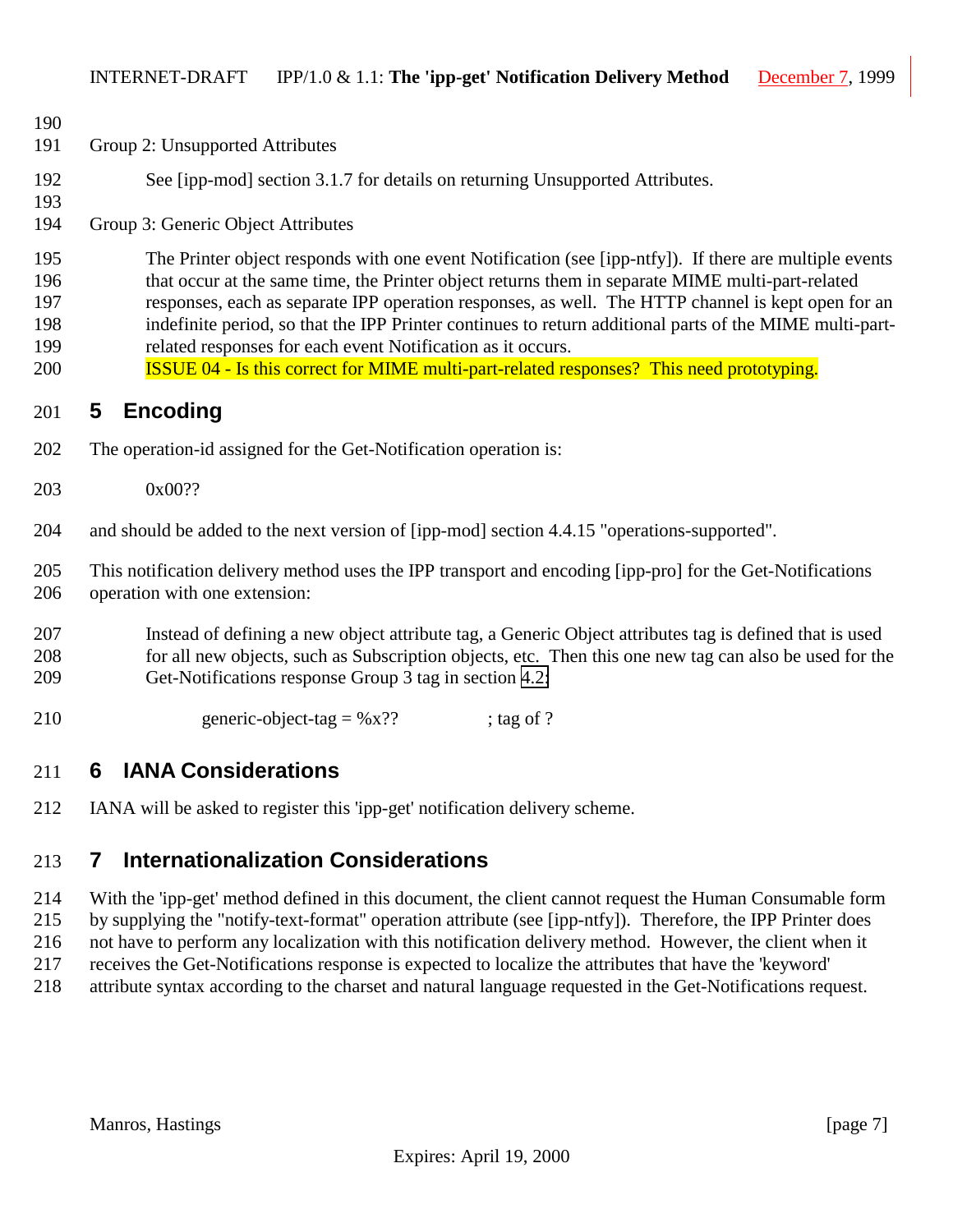## <span id="page-7-0"></span>**8 Security Considerations**

- The IPP Model and Semantics document [ipp-mod] discusses high level security requirements (Client
- Authentication, Server Authentication and Operation Privacy). Client Authentication is the mechanism by
- which the client proves its identity to the server in a secure manner. Server Authentication is the
- mechanism by which the server proves its identity to the client in a secure manner. Operation Privacy is
- defined as a mechanism for protecting operations from eavesdropping.
- Unlike other event Notification delivery methods in which the IPP Printer initiates the event Notification,
- with the method defined in this document, the Notification Recipient is the client who issues the Get-
- Notifications operation. Therefore, there is no chance of "spam" notifications with this method.
- Furthermore, such a client can close down the HTTP channel at any time, and so can avoid future unwanted
- event Notifications at any time.

### **9 References**

# [ipp-mod] R. deBry, T. Hastings, R. Herriot, S. Isaacson, P. Powell, "Internet Printing Protocol/1.0: Model and Semantics", <draft-ietf-ipp-model-v11-04.txt>, June, 1999. [ipp-ntfy] Isaacson, S., Martin, J., deBry, R., Hastings, T., Shepherd, M., Bergman, R., "Internet Printing

 Protocol/1.1: IPP Event Notification Specification", <draft-ietf-ipp-not-spec-01.txt>, October 14, 1999.

#### [ipp-pro]

 Herriot, R., Butler, S., Moore, P., Tuner, R., "Internet Printing Protocol/1.1: Encoding and Transport", draft-ietf-ipp-protocol-v11-03.txt, June, 1999.

#### 241 [rfc2026]

S. Bradner, "The Internet Standards Process -- Revision 3", RFC 2026, October 1996.

#### [RFC2616]

 R. Fielding, J. Gettys, J. Mogul, H. Frystyk, L. Masinter, P. Leach, T. Berners-Lee, "Hypertext Transfer Protocol - HTTP/1.1", RFC 2616, June 1999.

### **10 Author's Addresses**

- Carl-Uno Manros
- Xerox Corporation
- 737 Hawaii St. ESAE 231
- El Segundo, CA 90245
- Phone: 310-333-8273
- Fax: 310-333-5514

#### Manros, Hastings [page 8]